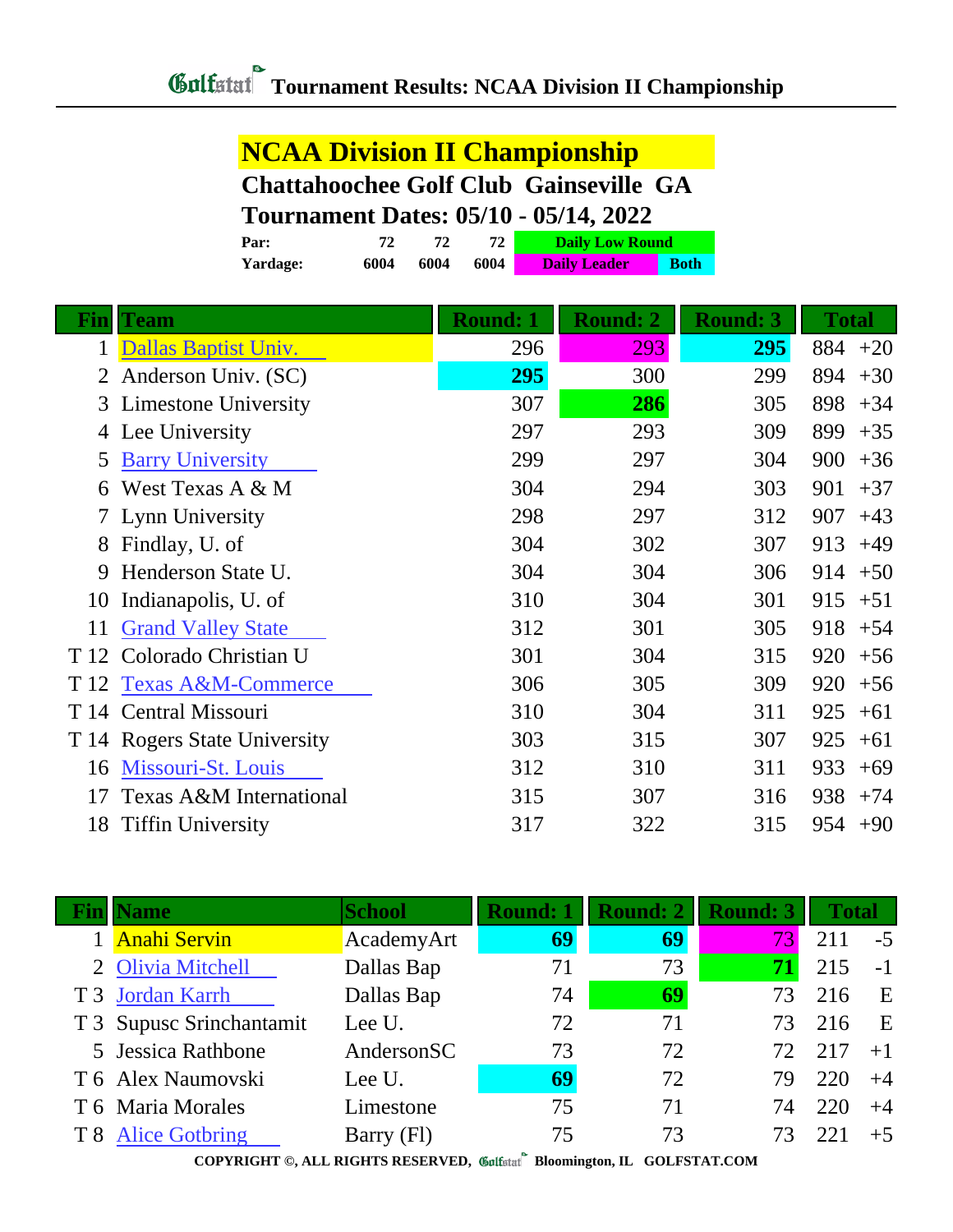# **Gulfatat** Tournament Results: NCAA Division II Championship

|                | <b>Fin</b>   Name        | <b>School</b>     | <b>Round: 1</b> | <b>Round: 2</b> | <b>Round: 3</b> | <b>Total</b> |
|----------------|--------------------------|-------------------|-----------------|-----------------|-----------------|--------------|
|                | T 8 Ebba Hellman         | Limestone         | 77              | 71              | 73              | 221<br>$+5$  |
|                | T 8 Faith Kilgore        | <b>CCU</b>        | 69              | 74              | 78              | 221<br>$+5$  |
| T <sub>8</sub> | Jacqueline Klemm         | AR Tech           | 74              | 71              | 76              | 221<br>$+5$  |
| T 12           | Ant Periotti Omisolo     | <b>WTAMU</b>      | 76              | 71              | 75              | 222<br>$+6$  |
|                | T 12 Nina Klug           | Barry (Fl)        | 75              | 71              | 76              | 222<br>$+6$  |
|                | T 14 Daphney Tilton      | Henderson         | 70              | 76              | 77              | 223<br>$+7$  |
|                | T 14 Hannah Stephenson   | Lander U.         | 76              | 72              | 75              | 223<br>$+7$  |
|                | T 14 Kennedy McGaha      | AndersonSC        | 73              | 74              | 76              | 223<br>$+7$  |
|                | T 14 Kristina Kniesly    | Findlay           | 71              | 73              | 79              | 223<br>$+7$  |
| T 14           | Sara Ericsson            | Lynn              | 76              | 71              | 76              | 223<br>$+7$  |
| 19             | Paula Badino             | <b>Gnd Valley</b> | 76              | 75              | 73              | 224<br>$+8$  |
| T 20           | Anci Dy                  | UIndy             | 80              | 72              | 73              | 225<br>$+9$  |
| T 20           | <b>Emily Donaldson</b>   | <b>CCU</b>        | 72              | 74              | 79              | 225<br>$+9$  |
| T 22           | <b>Emma Charles</b>      | AndersonSC        | 73              | 78              | 75              | $226 + 10$   |
| T 22           | <b>Gam Songprasert</b>   | <b>WTAMU</b>      | 75              | 73              | 78              | $226 + 10$   |
|                | T 22 Jessica Green       | Rogers St.        | 76              | 76              | 74              | $226 + 10$   |
|                | T 22 Lorenza Perini      | <b>WTAMU</b>      | 77              | 72              | 77              | $226 + 10$   |
|                | T 26 Camila Madariaga    | Lynn              | 73              | 77              | 77              | $227 + 11$   |
| T 26           | <b>Jaycie Stewart</b>    | Dallas Bap        | 75              | 76              | 76              | $227 + 11$   |
| T 26           | Julia Garcia             | Dallas Bap        | 76              | 75              | 76              | $227 + 11$   |
| T 26           | <b>Sarah Wongsinth</b>   | <b>TAMUC</b>      | 73              | 76              | 78              | $227 + 11$   |
| T 30           | Francesca Santoni        | Saint Leo         | 75              | 76              | 77              | $228 + 12$   |
| T 30           | <b>Inma Ortiz Prieto</b> | <b>TAMUC</b>      | 77              | 75              | 76              | $228 + 12$   |
|                | T 30 Katelyn Skinner     | <b>UIndy</b>      | 74              | 78              | 76              | $228 + 12$   |
|                | T 30 Kerington Lamb      | AndersonSC        | 76              | 76              | 76              | $228 + 12$   |
|                | T 30 Maria Cowan         | Barry (Fl)        | 71              | 77              | 80              | $228 + 12$   |
|                | T 35 Allie Bianchi       | Henderson         | 77              | 73              | 79              | $229 + 13$   |
|                | T 35 Alyssa Campbell     | <b>WTAMU</b>      | 76              | 78              | 75              | $229 + 13$   |
|                | T 35 Christina Williams  | Malone U          | 74              | 79              | 76              | $229 + 13$   |
|                | T 35 Erin Mulcahy        | Findlay           | 80              | 74              | 75              | $229 + 13$   |
|                | T 35 Faith DeLaGarza     | Dallas Bap        | 77              | 77              | 75              | $229 + 13$   |
|                | T 35 Mary Kelly Mulcahy  | Findlay           | 77              | 78              | 74              | $229 + 13$   |
| T 41           | Claire Solovic           | <b>Central MO</b> | 80              | 75              | 75              | $230 + 14$   |
|                | T 41 Elyse Stasil        | <b>UIndy</b>      | 78              | 77              | 75              | $230 + 14$   |
|                | T 41 Eve Marie Sapin     | Barry (Fl)        | 79              | 76              | 75              | $230 + 14$   |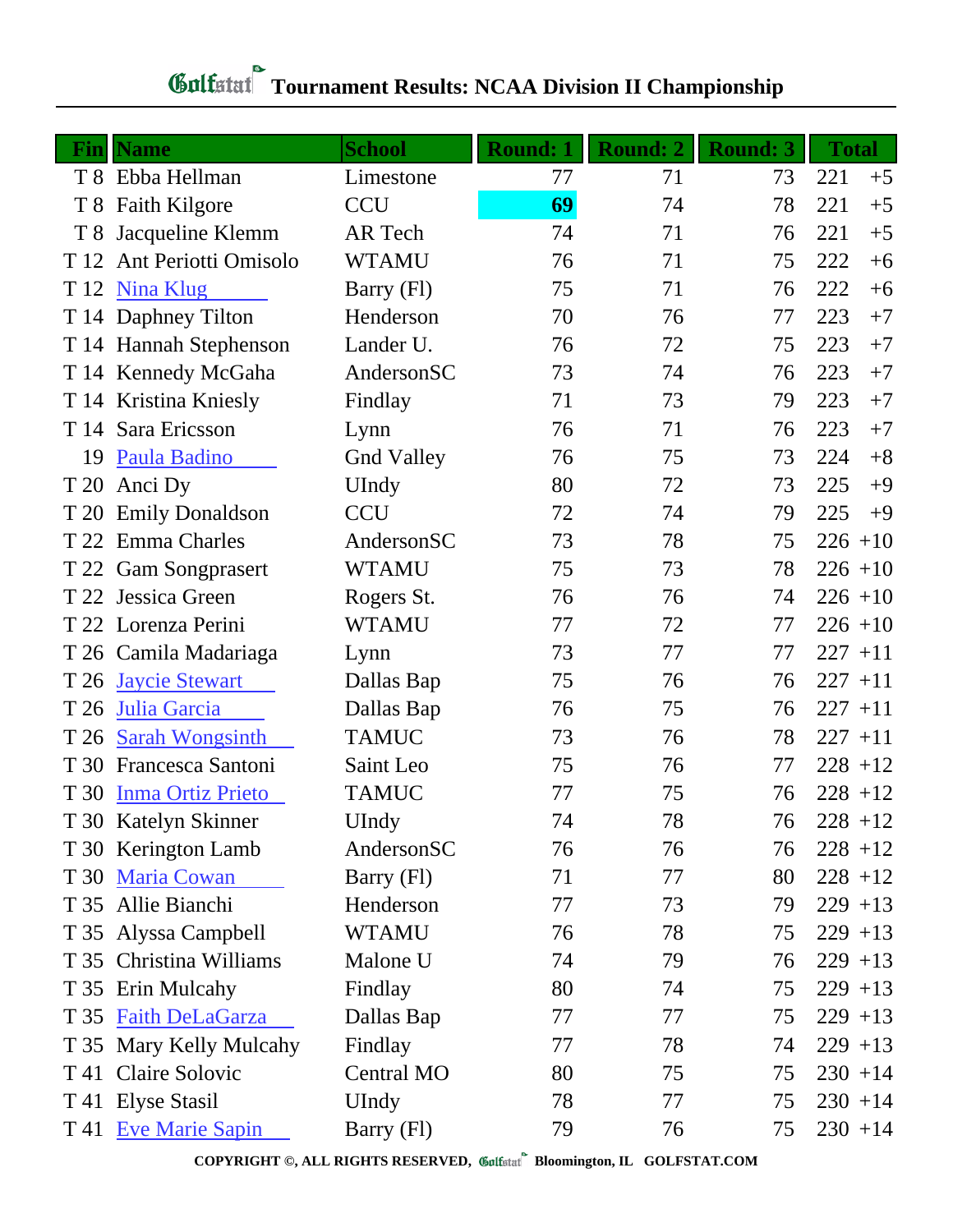#### **Fin Name School Round: 1 Round: 2 Round: 3 Total** T 41 [Manon Labeur](http://www.golfstat.com/ultimate/W334web/W334index.htm?p=G) MO-StLouis 75 76 79 230 +14 T 41 Marelda Ayal Rogers St. 74 74 82 230 +14 T 41 Rosie Klausner Central MO 80 76 74 230 +14 T 41 Stina Wikstrom Limestone 75 73 82 230 +14 T 48 Emily Felix Lee U. 231 +15 T 48 Karen Lee Henderson 79 75 77 231 +15 T 48 Lena Schilowsky Limestone 82 71 78 231 +15  $T\,48$  Susana Olivares Central OK  $75$   $76$   $80$   $231$   $+15$ T 52 Hannah Choi **Henderson** 78 80 74 232 +16 T 52 Krist Gudmundsdottir Rogers St. 75 82 75 232 +16 T 52 Kristine Torralba TAMIU 74 75 83 232 +16 T 52 Maria Hoyos Lynn 76 74 82 232 +16 T 52 [Olivia Stoll](http://www.golfstat.com/ultimate/W207web/W207index.htm?p=L) Gnd Valley 79 79 74 232 +16 T 52 [Sophie-Charlo Hempel](http://www.golfstat.com/ultimate/W273web/W273index.htm?p=A) TAMUC 77 77 78 232 +16 T 52 [Tove Brunell](http://www.golfstat.com/ultimate/W334web/W334index.htm?p=L) MO-StLouis 76 81 75 232 +16 T 59 Jill Schmitmeyer Findlay 76 77 80 233 +17 T 59 Lisa Mari Schumacher TU 80 79 74 233 +17 T 59 Rylie Cook WTAMU 77 80 76 233 +17 T 62 Ines Dorado No'wood MI 78 79 77 234 +18 T 62 [Kay Zubkus](http://www.golfstat.com/ultimate/W207web/W207index.htm?p=K) Gnd Valley 82 75 77 234 +18 T 62 Lily Bloodworth Lee U. 79 78 77 234 +18 T 62 Maggie Schaffer UIndy 80 77 77 234 +18 T 62 Nicole Rallo Central MO 77 7 80 234 +18 T 67 Adriana Iribarren Lynn 73 80 82 235 +19 T 67 Annika Cedo TAMIU 80 77 78 235 +19 T 67 Courtney Andersson CCU 82 75 78 235 +19 T 67 [Linn Thornqvist](http://www.golfstat.com/ultimate/W334web/W334index.htm?p=K) MO-StLouis 80 75 80 235 +19 T 67 [Megan Miron](http://www.golfstat.com/ultimate/W207web/W207index.htm?p=J) Gnd Valley 80 72 83 235 +19 T 67 Victoria Hall Anderson SC 77 82 76 235 +19 T 73 Alice Gatti Lynn 84 75 77 236 +20 T 73 Taylor Oberparleiter Limestone 80 76 80 236 +20 T 75 Drishti Karumbaya East Bay 78 78 81 237 +21 T 75 Hayley Jones Central MO 74 76 87 237 +21  $T 75$  [Julia Sanchez](http://www.golfstat.com/ultimate/W207web/W207index.htm?p=I) Gnd Valley  $77$   $79$   $81$   $237$   $+21$ T 78 Carson McKie Lee U. 78 80 80 238 +22

### **Tournament Results: NCAA Division II Championship**

**COPYRIGHT ©, ALL RIGHTS RESERVED, Bloomington, IL GOLFSTAT.COM**